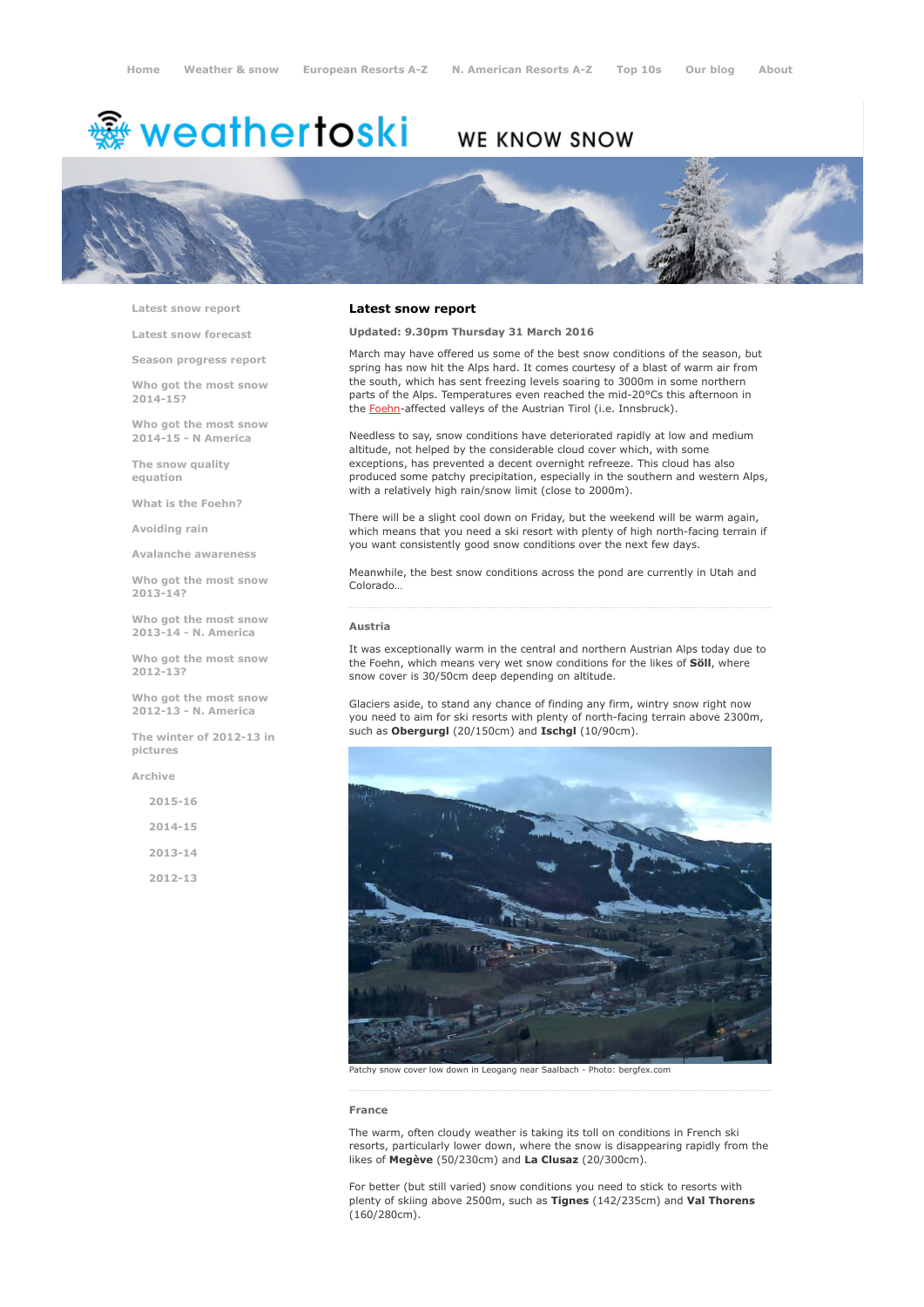

# E: [info@weathertoski.co.uk](mailto:fraser@weathertoski.co.uk)

T: +44 (0)20 3151 3154



### Italy

Spring-snow conditions rule across most of the Italian Alps, with only the highest ski resorts like Cervinia (40/230cm) offering a more wintry flavour right now.

Further east, **Bormio** has 30/90cm of snow cover, while **Alta Badia** (which closes on Sunday) has 30/100cm.



Warm spring sunshine in the Alta Badia this morning. This is Colfosco Photo: Jamie Tennant

# Switzerland

Just like everywhere else in the Alps, it has turned much milder across Switzerland, especially in the [Foehn](http://www.weathertoski.co.uk/weather-snow/what-is-the-foehn/) affected central and northern valleys where temperatures climbed into the low 20°Cs today. Resorts such as Wengen (0/100cm) are now struggling with wet snow conditions.

For better snow quality you need to head to ski resorts with plenty of slopes above 2500m, such as Zermatt  $(10/25cm)$  and Saas-Fee  $(87/305cm)$ .



Still looking reasonably wintry in the higher Swiss resorts. This is Bettmeralp - Photo: aletscharena.ch

Rest of Europe

Spring-snow conditions reign in the Pyrenees, despite good cover at altitude in both Baqueira Beret (110/205cm) and Pas de La Casa (40/110cm).

Snow cover is patchy in Scotland, with only limited skiing available at Cairngorm (5/30cm).